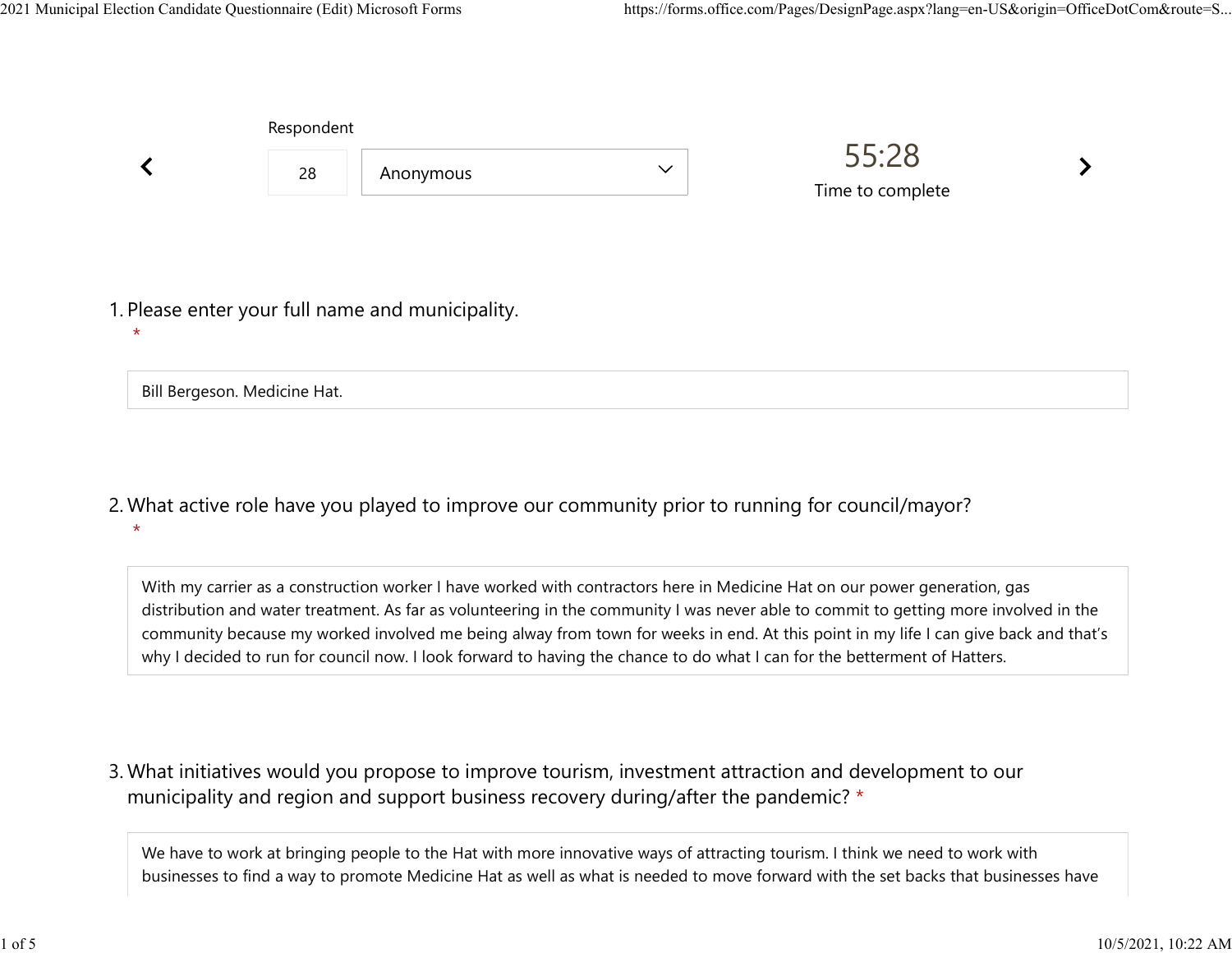$\star$ 

experienced the past year and a half.

4. In Medicine Hat, businesses pay a higher proportion of property taxes compared to the residential sector.  Medicine Hat's tax gap of 2.35% is one of the highest in Alberta.  What is your position on the current approach to taxation and your thoughts on potential strategies to narrow this gap?  $\star$ 

As an average citizen of Medicine Hat this is something I was not aware of. I do feel that if we want to have new businesses move here we have to make them want to come and high operating costs may deter them from setting up shop here. I'd like to get the input from all the business community here to see what we could work towards for the benefit of all of us here in Medicine Hat.

5. If elected, what specific steps would you take to encourage & promote entrepreneurship within the region?

With things that are happing now and home based business becoming more prevalent, working to streamline that process may be something to look into.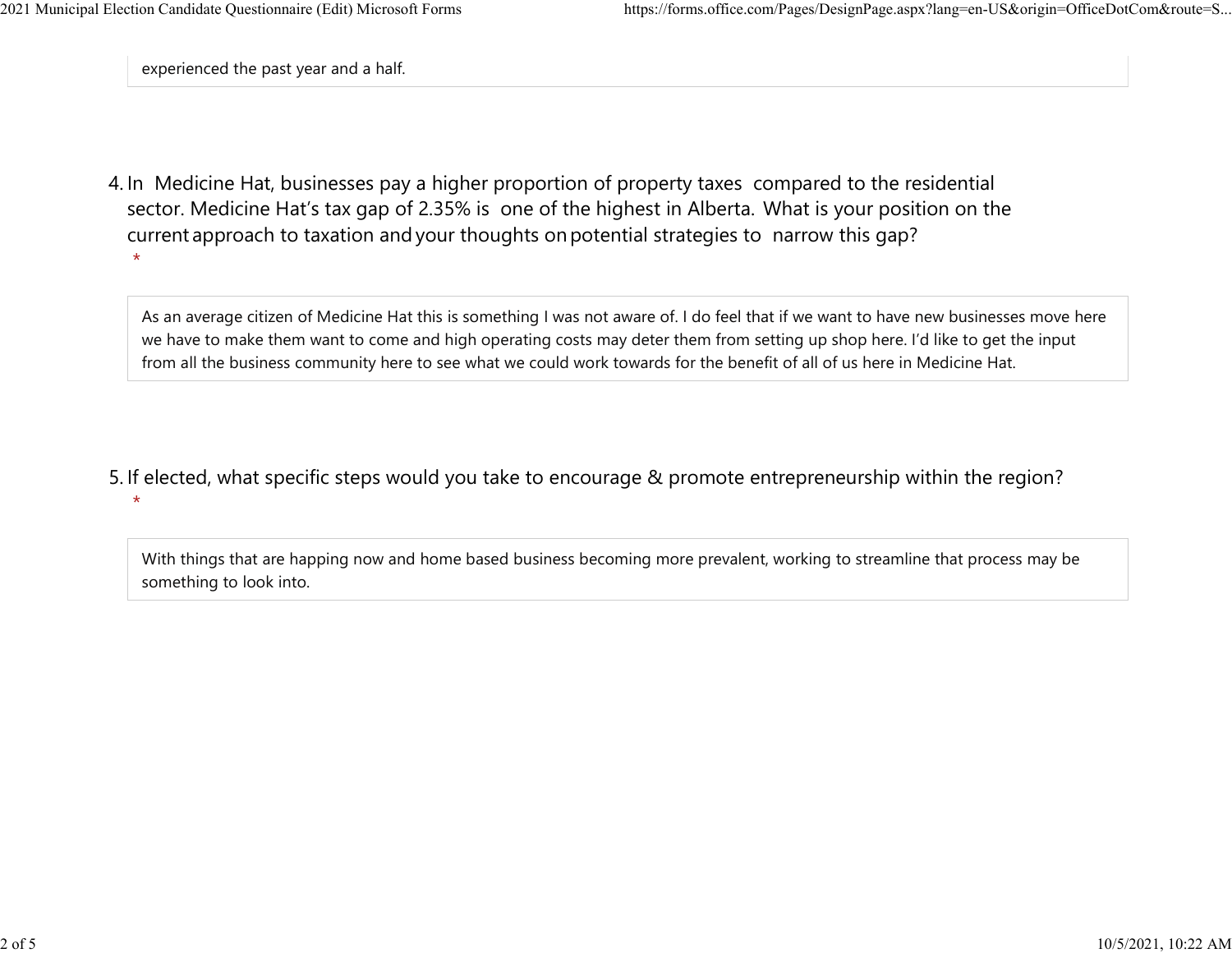$\star$ 

 $\star$ 

What is your stance on COVID-19 related laws that mandate requirements, including masks and vaccine 6. passports? 2021 Municipal Election Candidate Questionnaire (Edit) Microsoft Forms https://forms.office.com/Pages/DesignPage.aspx?lang=en-US&origin=OfficeDotCom&route=S...<br>6 Mhat is vour stance on COVID-19 related laws that mandate re

> I really feel for the businesses that have been put in a bad spot with passports and other manditates. The government passing the buck onto business owners is something I don't agree with and these people have been dealing with enough issues over the last 18 months to have more strains put on them.

- What is your plan for publicly-funded services (examples would include Medicine Hat Public Library, power plant, 7. facilities) if elected?
	- I believe our public funded facilities are something that we should maintain and keep city owned for the betterment of everyone here in the Hat. Rec facilities are vital for the well being of local communities and something I believe need to be maintained and kept open.
- 8. How important is it for our region to have a local Community College? What specific steps could the municipality do to work better with Medicine Hat College to provide ongoing opportunities for future learners?  $\star$

The municipality needs to work with the provincial government for funding and try to do what we can to keep courses available here and increase what course we can offer here. I would like to here people's suggestions from the college of how we could work together to improve the college because to be honest I have little knowledge of what needs or can be done.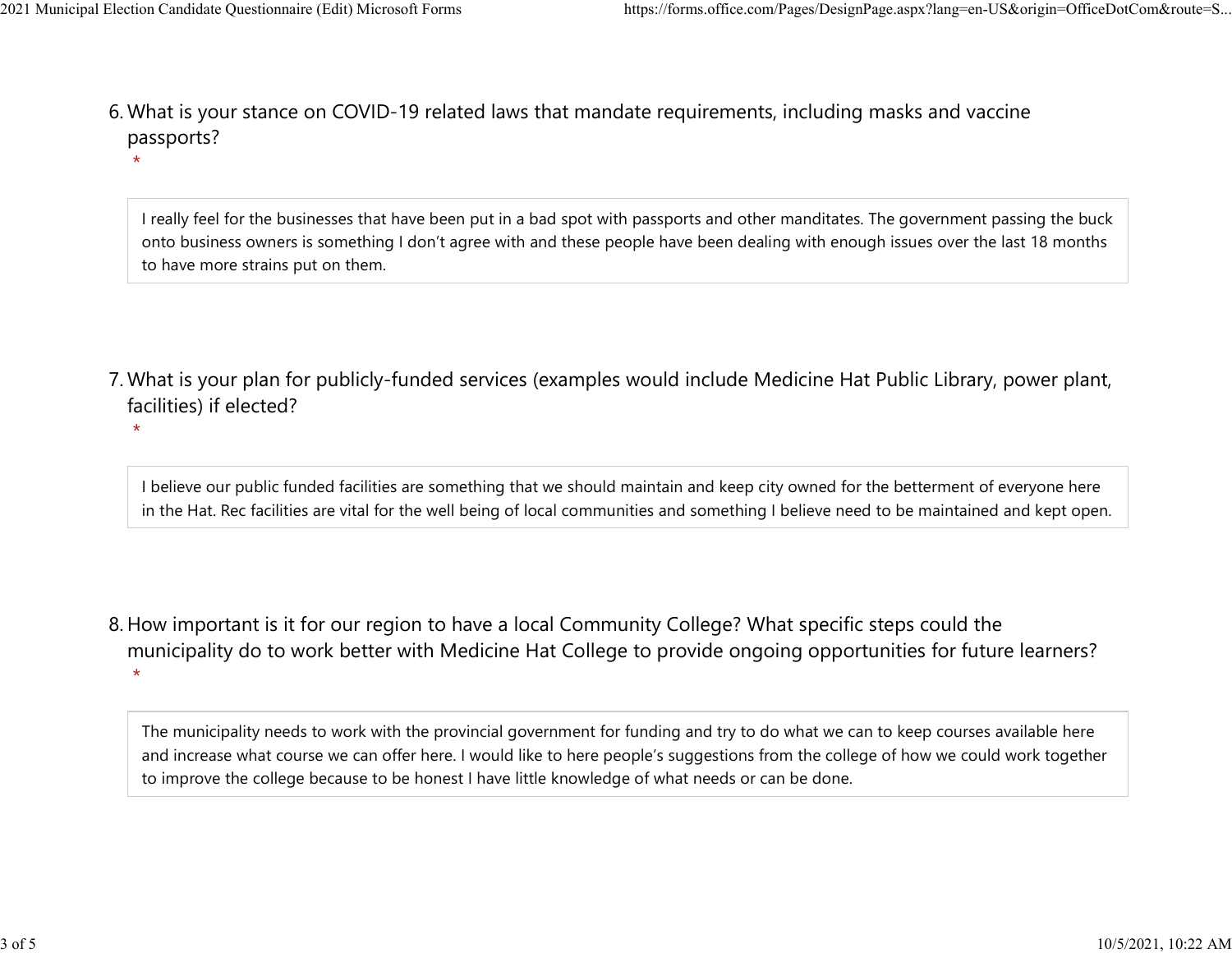9. How will you attract newcomers to the district and address the needs for a skilled workforce? \* 2021 Municipal Election Candidate Questionnaire (Edit) Microsoft Forms https://forms.office.com/Pages/DesignPage.aspx?lang=en-US&origin=OfficeDotCom&route=S...<br>Q How will you attract newcomers to the district and address t

> Well the thing that kept many of us here when we grew up and attacked others here were our Medicine Hat Advantages. I believe we have to get back to the advantages of affordable living, cheap utilities, lots for families to do and a welcoming community. I want to work towards getting back to what kept myself and others here and attracted people to the Hat from elsewhere.

10. What is your stance on the importance of mental health & wellness support in our region? What ideas, implementations, and initiatives would you put forward to improve the overall mental health & wellbeing of our community?

 $\star$ 

This is a big issue many are facing now and something I've experienced with my family and friends. We are all living in stressful times that many have never experienced before and it is tough. We have crisis lines and such that people can call but having someone to talk to face to face is what many may need. I know that kids have a hard time talking to family and need someone independent that they can talk with in person about the troubles they are having. I'm not sure what the exact solution is but I want to work with others to try and find one.

11. How will you further diversity and inclusion initiatives in our region, as it relates to each of the pillars in the Chamber's Vote Prosperity Platform: https://www.medicinehatchamber.com/voteprosperity2021/ (https://www.medicinehatchamber.com/voteprosperity2021/)  $\star$ 

Inclusiveness is something I believe we need to work towards and is a benefit to any community.